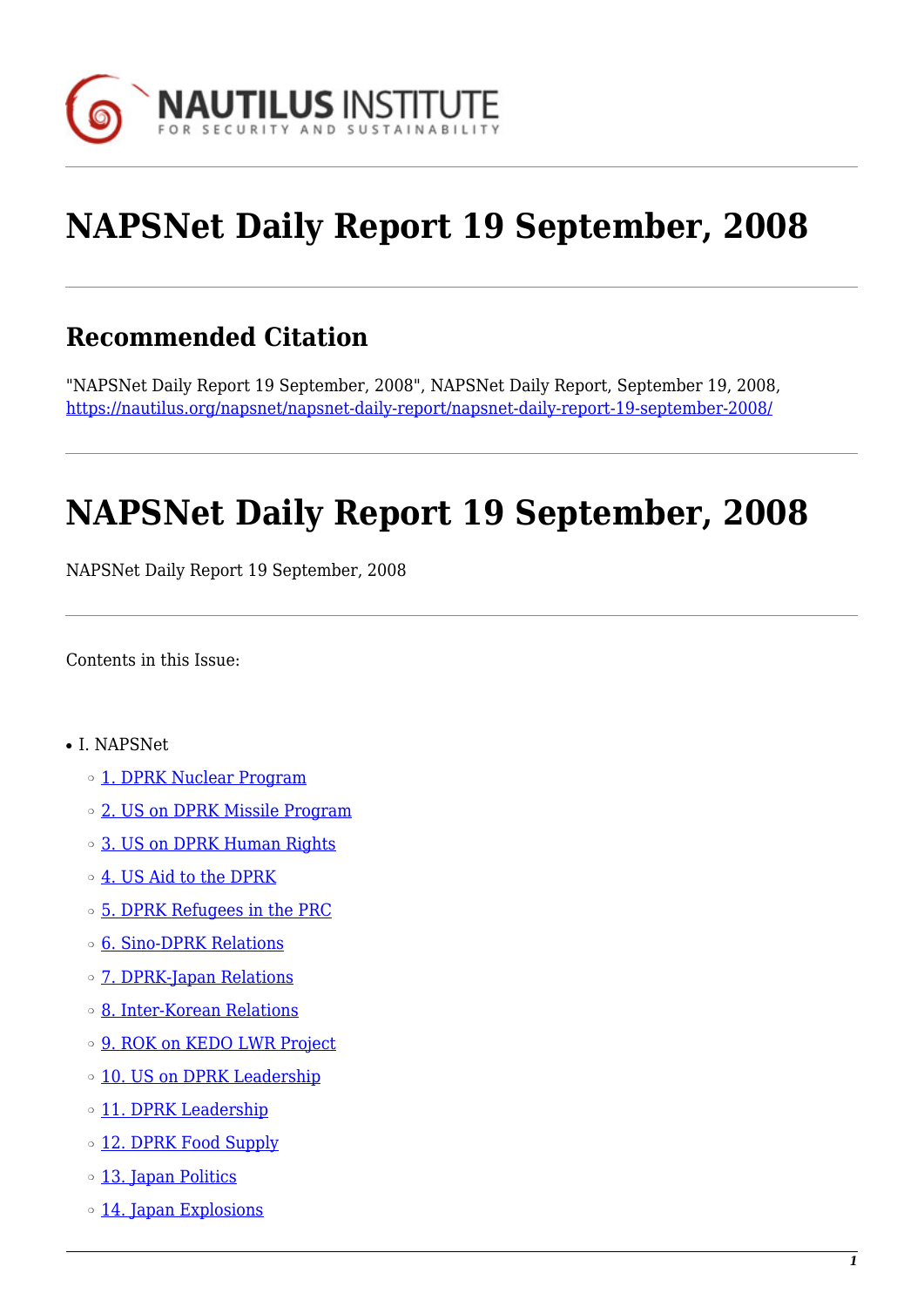- o [15. Sino-Indian Territorial Dispute](#page-5-1)
- ❍ [16. Cross Strait Relations](#page-5-2)
- o [17. PRC Environment](#page-5-3)
- o [18. PRC Protests](#page-6-0)
- II. PRC Report
	- o [19. PRC Public Health](#page-6-1)
	- ❍ [20. Sino-Japanese Relations](#page-6-2)
	- o [21. PRC Energy Supply](#page-6-3)
- III. ROK Report
	- ❍ [22. ROK Intelligence on DPRK](#page-7-0)
	- o [23. ROK, US, PRC Cooperation on DPRK](#page-7-1)
	- ❍ [24. Inter-Korean Relations](#page-8-0)

[Preceding NAPSNet Report](https://nautilus.org/mailing-lists/napsnet/dr/2008-2/napsnet-daily-report-18-september-2008/)

#### **I. NAPSNet**

# <span id="page-1-0"></span>**1. DPRK Nuclear Program**

Agence France-Presse ("N. KOREA CAN RESTORE NUCLEAR PROGRAMME WITHIN YEAR: THINK TANK", London, 2008/09/18) reported that the DPRK can put its nuclear programme back on track in less than a year, after the reclusive state stopped disabling atomic plants, a leading think tank warned. Uncertainty over the health of leader Kim Jong-Il means the reclusive nation's stalemate with Washington over its nuclear programme is likely to continue, added the International Institute for Strategic Studies (IISS). "It will take North Korea less than one year to undo the steps that up until August it was taking to disable its declared nuclear facilities."

#### <span id="page-1-1"></span>[\(return to top\)](#page-0-0)

#### **2. US on DPRK Missile Program**

<span id="page-1-2"></span>Yonhap News (Hwang Doo-hyong, "U.S. WARNS N. KOREA AGAINST LONG-RANGE MISSILE TEST", Washington, 2008/09/18) reported that the US warned that any long-range missile test by the DPRK would violate a United Nations ban, while refusing to confirm that Pyongyang actually did conduct a recent test. "I don't have any further information for you on those news reports of tests of an engine that would be suitable for a long-range ballistic missile," State Department spokesman Sean McCormack said. "I would only note, as I did yesterday, that any work in that regard would be contrary and in contravention of U.N. Security Resolution 1718."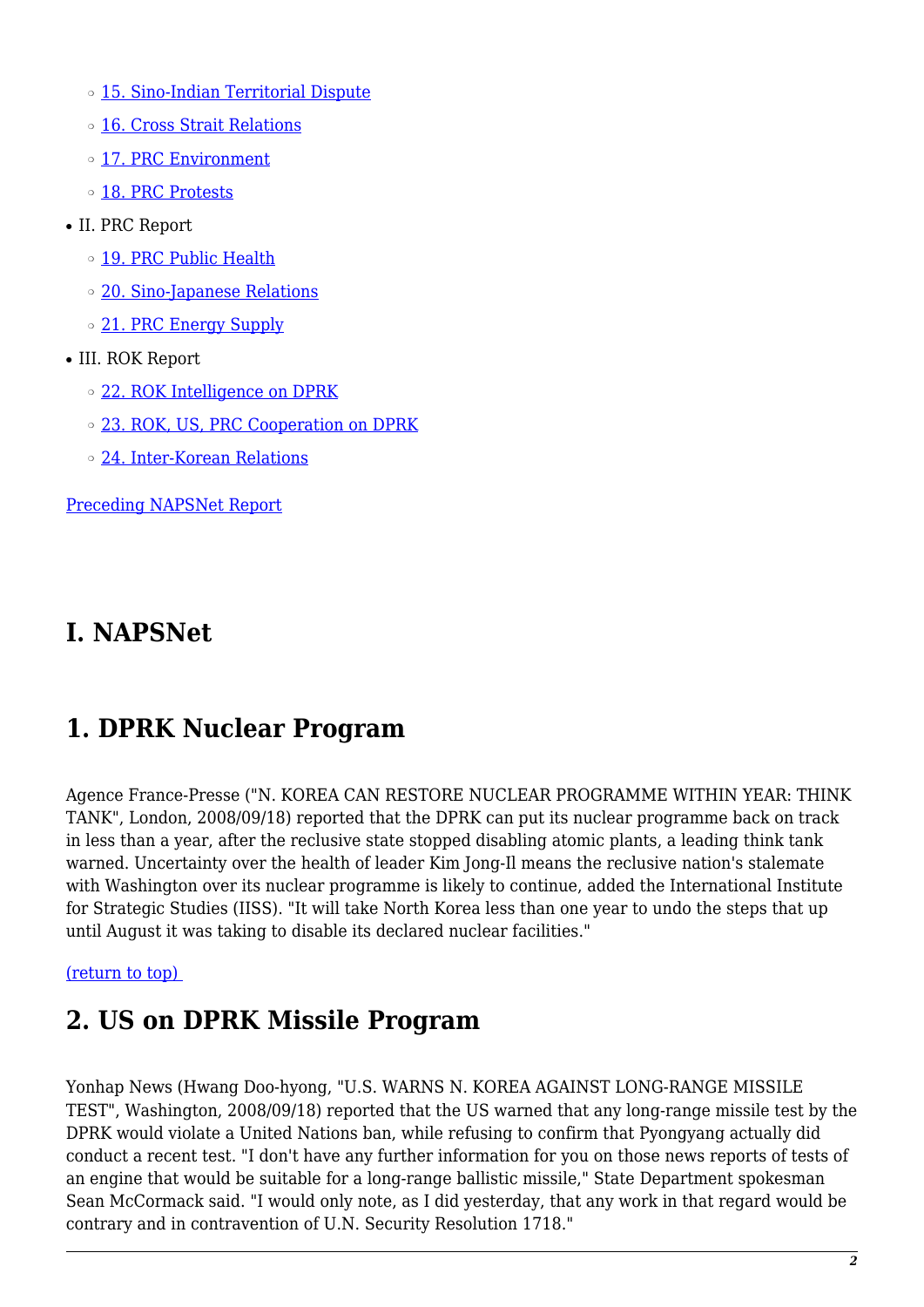# **3. US on DPRK Human Rights**

Korea Herald ("US SENATE SET TO DELIBERATE EXTENSION OF N. KOREAN RIGHTS ACT: SOURCES", 2008/09/18) reported that the US Senate will deliberate this week on an extension of legislation to help DPRK defectors settle in the US and promote democracy in the DPRK, a source in Washington was quoted as saying. The extension of the North Korean Human Rights Act calls for "activities to support human rights and democracy and freedom of information in North Korea," "assistance to North Koreans who are outside North Korea" and "12-hour broadcasting to North Korea."

<span id="page-2-0"></span>[\(return to top\)](#page-0-0) 

#### **4. US Aid to the DPRK**

Chosun Ilbo ("U.S. GAVE N. KOREA \$1.2 BILLION IN AID", 2008/09/18) reported that the US is reported to have spent close to US\$1.3 billion on aid to the DPRK since 1995. The Congressional Research Service, a policy research arm of the US Congress, said around 2.5 million tons of food worth over \$700 million were delivered to the reclusive communist country in that time. Fuel oil provisions as part of the six-party nuclear negotiations have cost Washington close to \$150 million, and an international consortium to build a nuclear power generator in the reclusive regime another 400 million.

<span id="page-2-1"></span>[\(return to top\)](#page-0-0) 

#### **5. DPRK Refugees in the PRC**

Korea Herald ("EXPERTS CALL FOR NATURALIZATION OF N.K. REFUGEES IN CHINA", 2008/09/18) reported that ROK legal experts called for the government to ease regulations on the naturalization of DPRK refugees living under dire conditions in the PRC without legal nationality, reported Yonhap News Agency. "The law should be revised to grant citizenship to stateless refugees who are recognized as 'de facto' North Korean defectors," Prof. Jang Bok-hee of Sunmoon University told a parliamentary human rights forum. "The second-generation of stateless North Korean refugees is yet another tragedy created during this decade of massive defections."

#### <span id="page-2-2"></span>[\(return to top\)](#page-0-0)

#### **6. Sino-DPRK Relations**

<span id="page-2-3"></span>Chosun Ilbo ("CHINA AFFIRMS COMMITMENT TO N.KOREAN REGIME", 2008/09/18) reported that the PRC Ambassador to the DPRK Liu Xiaoming stressed that the PRC and the DPRK will continue to cooperate closely no matter how international and regional political situation changes. In the speech, made just three days after speculation on Kim's health hit the news, Liu expressed hope that the DPRK can achieve "new things in each of its Socialist projects under the leadership of the DPRK Workers' Party" led by Kim. Liu not only confirmed Kim's position at the center of power but also the PRC's support for him.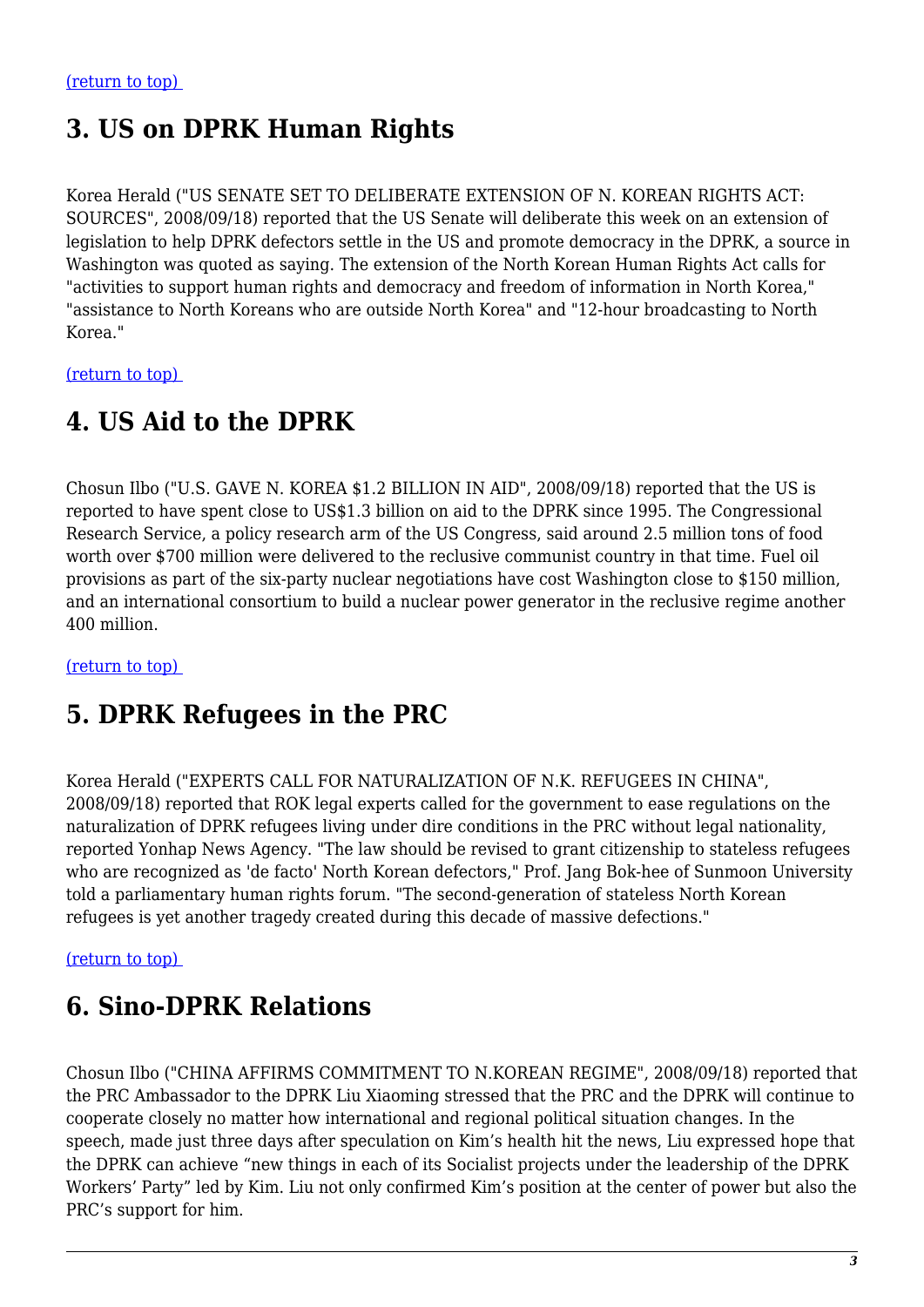# **7. DPRK-Japan Relations**

Kyodo News ("NAKAYAMA ASKS U.S. FOR HELP IN RESOLVING N. KOREA ABDUCTION ISSUE", Washington, 2008/09/18) reported that Japan's minister in charge of the DPRK's abductions of Japanese citizens exhorted US officials to help Tokyo's efforts to resolve the decades-old row with Pyongyang even after a change of leader in Japan next week. Kyoko Nakayama said she made the pitch on the second day of her three- day visit to the US capital as she briefed officials. Speaking to reporters at the Japanese Embassy here, she quoted Wilder as saying that Washington will not take a soft approach to Pyongyang unless the reclusive country acts as agreed upon with other nations over its denuclearization.

<span id="page-3-0"></span>[\(return to top\)](#page-0-0) 

#### **8. Inter-Korean Relations**

Yonhap News (Yoo Cheong-mo, "LEE'S AIDE ADMITS ABSENCE OF INTER-KOREAN HOTLINE", Seoul, 2008/09/18) reported that a top security advisor to President Lee Myung-bak admitted that an inter-Korean hotline has not been maintained since Lee's inauguration in February. The Seoul-Pyongyang hotline was first set up in 2000 between then President Kim Dae-jung and DPRK leader Kim Jong-il as a result of their summit and was believed to have existed until the end of the administration of Lee's liberal predecessor, Roh Moo-hyun. "If the inter-Korean hotline refers to a high-level communication between the two Koreas, it has not worked under Lee's presidency," Kim Sung-hwan, senior presidential secretary for security and foreign policies, said in a parliamentary session.

#### <span id="page-3-1"></span>[\(return to top\)](#page-0-0)

# **9. ROK on KEDO LWR Project**

Korea Times (Kim Sue-young, "'NK LIGHT-WATER REACTOR PROJECT WAS FAILURE'", 2008/09/18) reported that Unification Minister Kim Ha-joong said that providing the DPRK with a light-water reactor was a project that ended in failure. Rep. Chung Jin-suk of the governing Grand National Party (GNP) blamed the previous Roh Moo-hyun administration for the failure, pointing out that the project which ended in May 2006 cost Seoul nearly 1.1 billion won. The lawmaker proposed holding a public hearing on the matter.

#### <span id="page-3-2"></span>[\(return to top\)](#page-0-0)

#### **10. US on DPRK Leadership**

Agence France-Presse ("US CONCERNED ABOUT POTENTIAL FOR INSTABILITY IN NORTH KOREA", London, 2008/09/18) reported that US Defence Secretary Robert Gates acknowledged US concerns about the potential for instability in the DPRK amid reports its leader suffered a stroke. But Gates, who said it was unclear how seriously ill Kim Jong-Il is, foresaw no repercussions on US military commitments in Iraq and Afghanistan, even if conflict erupts on the Korean peninsula. "In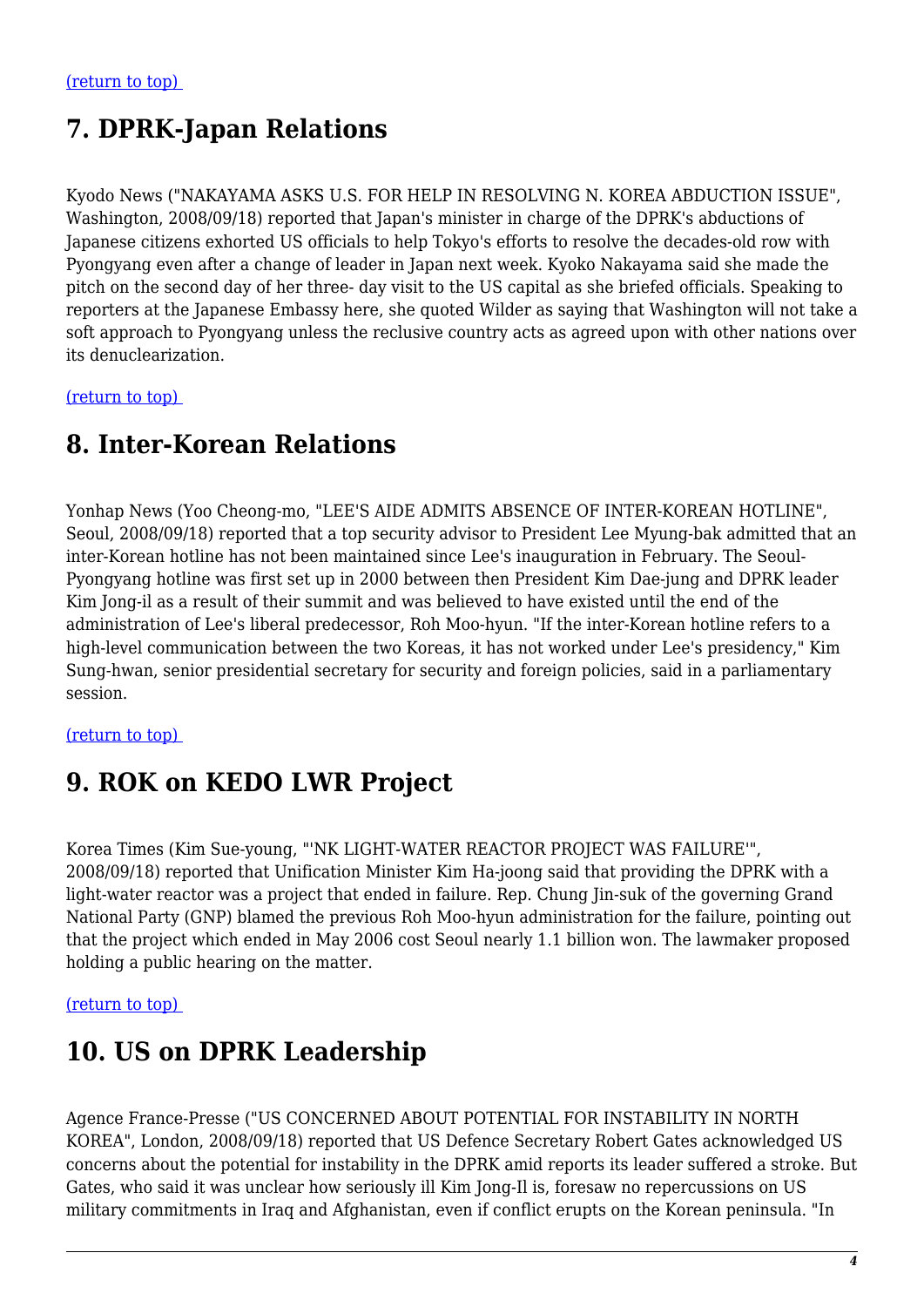terms of our military forces it's irrelevant," he told reporters in London.

#### <span id="page-4-0"></span>[\(return to top\)](#page-0-0)

# **11. DPRK Leadership**

Donga Ilbo ("HYON EMERGING AS POTENTIAL SUCCESSOR TO KIM JONG IL", 2008/09/18) reported that close aides to DPRK leader Kim Jong Il are under closer scrutiny in the wake of the reclusive leader's alleged health problems. One of them is General Hyon Chol Hae of the Korean People's Army, who frequently accompanies Kim at public events. A ROK Unification Ministry analysis on DPRK news reports said Hyon has been seen with Kim at the leader's public appearances over the past two years. Hyon's closeness to Kim is fueling speculation over his role and influence in the DPRK's power elite.

The Associated Press (Hyung-Jin Kim, "KIM'S CONSORT: A KEY PLAYER IN NORTH KOREA? ", Seoul, 2008/09/18) reported that Kim Jong Il's companion and former secretary is emerging as a key player in the DPRK after the autocratic leader's stroke. ROK officials are keeping a close eye on Kim Ok amid some intelligence reports that she's not only nursing the ailing leader but also is signing official documents on his behalf. "She is the closest person personally to Kim Jong Il," said Marcus Noland, a North Korea expert at the Peterson Institute for International Economics in Washington. "In some ways, she's the one guarding the bedroom or hospital door. She would be in a position to convey his preferences."

<span id="page-4-1"></span>[\(return to top\)](#page-0-0) 

# **12. DPRK Food Supply**

IFES NK Brief ("DPRK JOURNAL STRESSES FOOD PROVISION REFORM", 2008/09/18) reported that the latest issue of the DPRK academic journal "Institute for Social Science Bulletin" (no.3, 2008) stressed that in order to resolve the DPRK's food shortage problems as quickly as possible, "it is necessary to take a good assessment of future food consumption [needs]." The journal also added, "The task of restructuring food production must start with an assessment of future food consumption and start off with a view of long term interests rather than starting from a standpoint of short-term interests in order to completely relieve food supply problems."

Agence France-Presse ("NKOREA BEGINS HARVEST AMID CHRONIC SHORTAGES", Seoul, 2008/09/18) reported that the DPRK has begun this year's autumn harvest, state radio said, amid chronic food shortages in the DPRK. Banners and signboards on farms and loudspeaker broadcasts were appealing for all-out efforts to reap a bumper crop, the Korean Central Broadcasting Station said. The UN's World Food Programme (WFP) says hunger is at its worst since the famine years of the 1990s, with up to six million people in immediate need out of a population of 23 million.

<span id="page-4-2"></span>[\(return to top\)](#page-0-0) 

# **13. Japan Politics**

The Asahi Shimbun ("LOWER HOUSE ELECTION SCHEDULED FOR OCT. 26", 2008/09/18) reported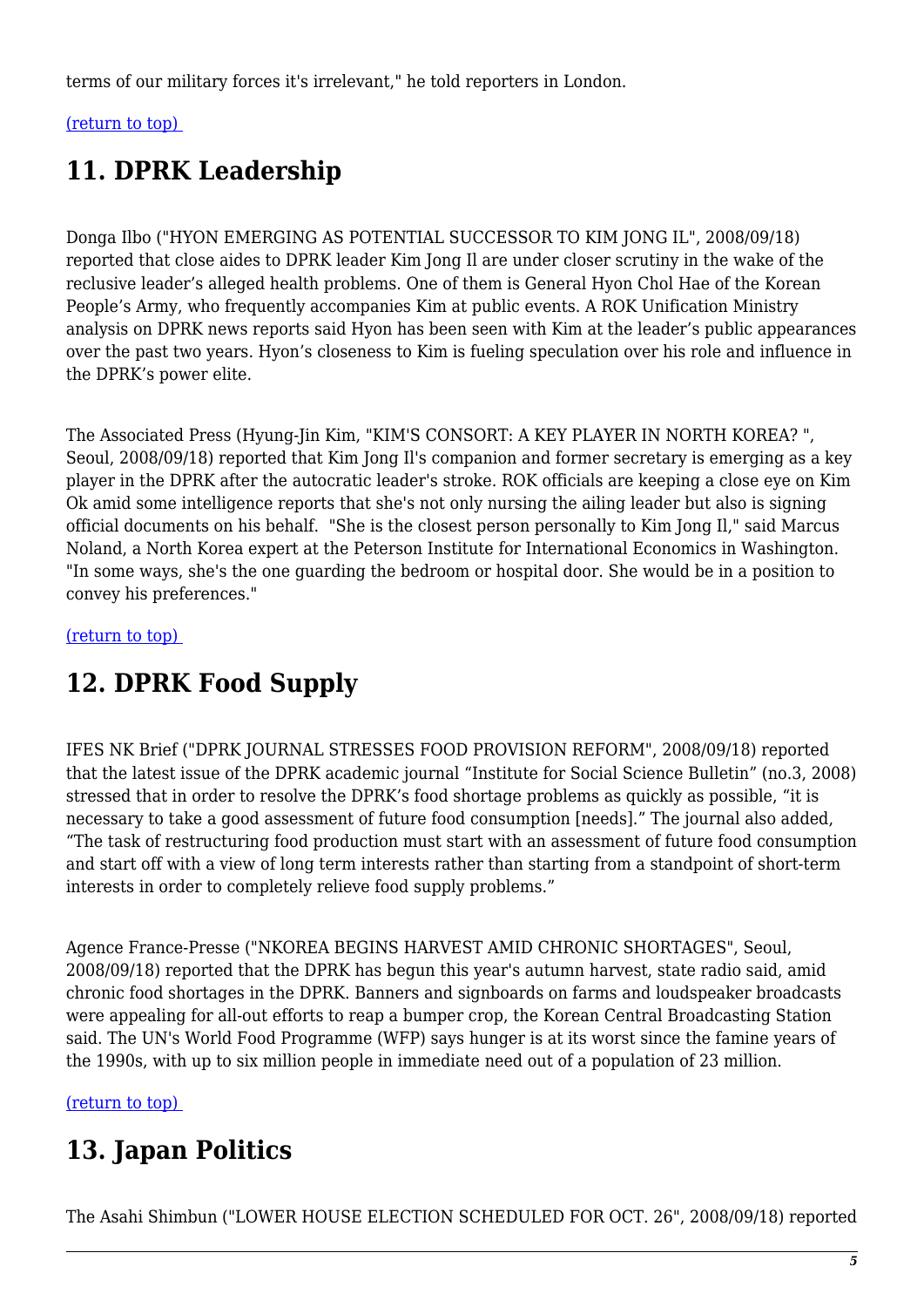that the ruling Liberal Democratic Party and New Komeito set aside their differences and decided to dissolve the Lower House on Oct. 3 and hold a general election Oct. 26, senior coalition officials said. The two parties also agreed that election campaigning will start Oct. 14. The parties will finalize the election schedule after the LDP presidential election Monday. LDP Secretary-General Taro Aso is the heavy favorite in that poll.

<span id="page-5-0"></span>[\(return to top\)](#page-0-0) 

# **14. Japan Explosions**

The Associated Press ("THRILL-SEEKER ARRESTED FOR BLASTS NEAR TOKYO PALACE", Tokyo, 2008/09/18) reported that a former Japanese serviceman who said he wanted to have fun was arrested for allegedly hurling explosive-laden fire extinguishers towards the Imperial Palace, police and reports said. Toshiyuki Ogawa, 34, who described himself as a kerosene vendor, was arrested for allegedly violating the law on explosives controls, a police spokesman said. "I did it for my own delight. I was interested in how people would react," he said.

<span id="page-5-1"></span>[\(return to top\)](#page-0-0) 

# **15. Sino-Indian Territorial Dispute**

PTI ("INDIA, CHINA HOLD BOUNDARY TALKS", Beijing, 2008/09/18) reported that after a year-long hiatus, India and the PRC today held a fresh round of boundary talks with Beijing saying the two countries must maintain peace and tranquility along the border to help in a speedy resolution of the protracted problem. "Both should maintain peace and tranquility in the border area before the boundary issue is resolved," PRC Vice President Xi Jinping said during a meeting with India's National Security Adviser M K Narayanan here at the ornate Great Hall of the People.

<span id="page-5-2"></span>[\(return to top\)](#page-0-0) 

# **16. Cross Strait Relations**

Kyodo News ("U.N. REJECTS TAIWAN'S BID FOR OBSERVER STATUS AT U.N. AGENCIES", New York, 2008/09/18) reported that a U.N. committee rejected Taiwan's request to include its bid to gain observer status at U.N. special agencies in the agenda of the General Assembly, the PRC ambassador to the United Nations said. The General Committee decided against taking up the issue during the 63rd General Assembly session that started Tuesday, Wang Guangya said.

<span id="page-5-3"></span>[\(return to top\)](#page-0-0) 

# **17. PRC Environment**

Agence France-Presse ("CHINA 'BEGINS EMERGENCY WATER DIVERSION TO BEIJING'", Beijing, 2008/09/18) reported that emergency water started flowing to Beijing Thursday as a six-month scheme kicked off to keep the city of 17 million from running out of the resource, the government said. Some 300 million cubic metres (10.6 billion cubic feet) of water will be redirected from Hebei province, which surrounds the capital, the state's government said. Hebei also suffers severely from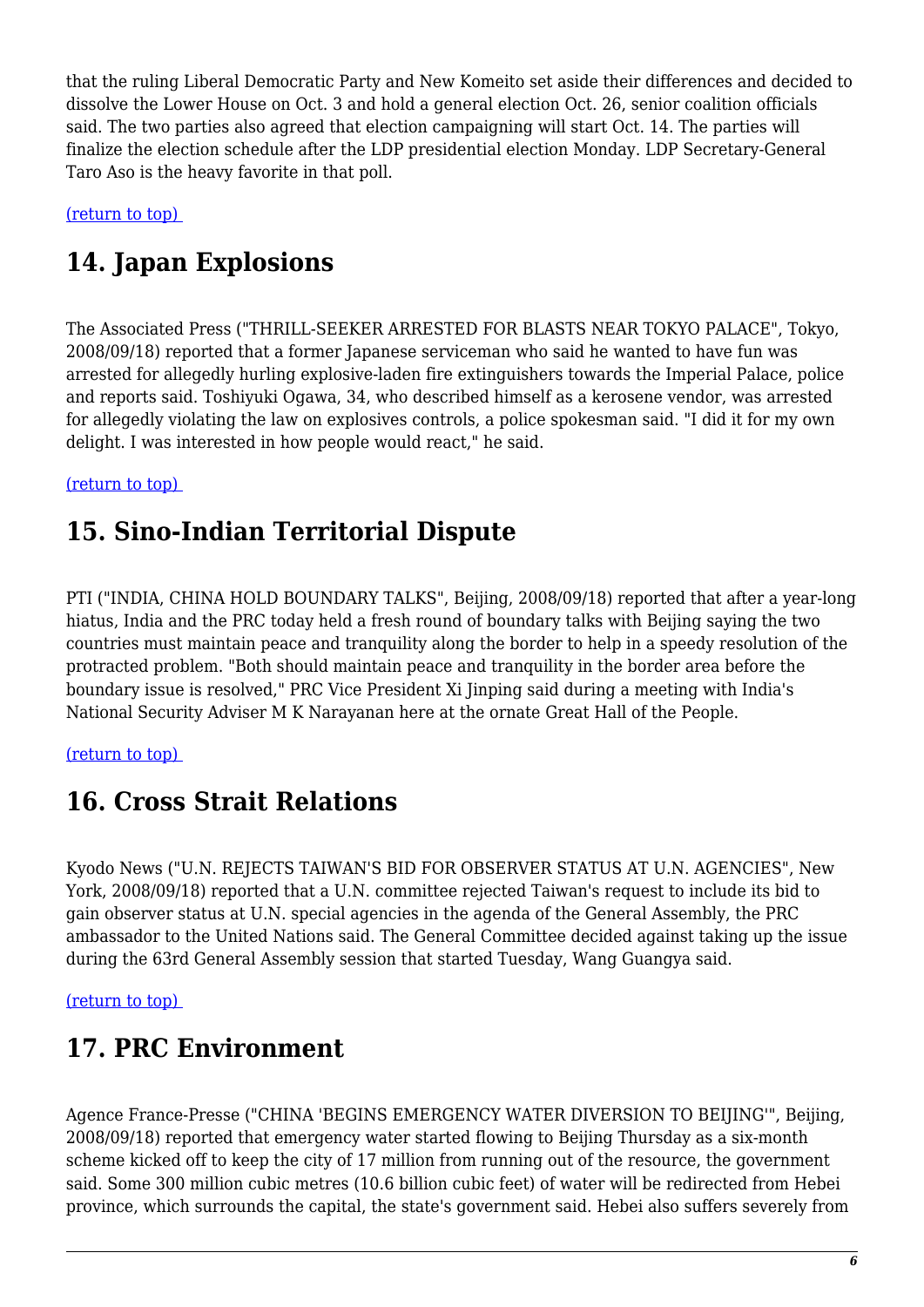a lack of water, and the fact that it must pass on the scarce resource is testimony to Beijing's political clout, experts say.

<span id="page-6-0"></span>[\(return to top\)](#page-0-0) 

# **18. PRC Protests**

Xinhua ("DEMONSTRATION PARKS TO CEASE FUNCTION AFTER GAMES: OFFICIAL", Beijing, 2008/09/18) reported that the three parks in downtown Beijing designated as demonstration zones during the Beijing Olympics and Paralympics will cease function upon the ending of both Games, a senior official with the Games organizing committee said here on Wednesday. "In future, relevant departments will continue to accept and handle demonstration applications in accordance with China's law on assemblies, processions and demonstrations as well as the law's implementation methods," said Liu Shaowu, director of the security department under the Beijing Organizing Committee of the 29th Olympic Games (BOCOG).

[\(return to top\)](#page-0-0) 

# **II. PRC Report**

# <span id="page-6-1"></span>**19. PRC Public Health**

China News online ("FOOD PRODUCT EXEMPTION FROM QUALITY SUPERVISION INSPECTION STOPPED", 2008/09/18) reported that according to the website of the State Administration of Quality Supervision, Inspection and Quarantine (AQSIQ), the qualification of the food products which are exempted from national quality supervision and inspection will be stopped. In view of the major food safety incident caused by Salu group, one of the PRC's biggest dairy enterprises, AQSIQ decided to stop the qualification of those food products which are exempted form the national quality supervision and inspection, to further strengthen the supervision of food product enterprises.

<span id="page-6-2"></span>[\(return to top\)](#page-0-0) 

# **20. Sino-Japanese Relations**

China Daily online ("SINO-JAPAN FORUM HELD IN TOKYO", 2008/09/18) reported that from Sep.16-17, the fourth "Beijing – Tokyo Forum" was held successfully in Tokyo. The theme of this forum is "Asia's future and the role of China and Japan". Over 110 elites from all kinds of fields of the two sides have participated in this activity. The Forum was launched and organized by China Daily Agency and Japan Remarks NPO in 2005. It provides an open discussion space for PRC and Japanese political, economic, cultural elites. It has become an important channel for public diplomacy for the PRC and Japan.

#### <span id="page-6-3"></span>[\(return to top\)](#page-0-0)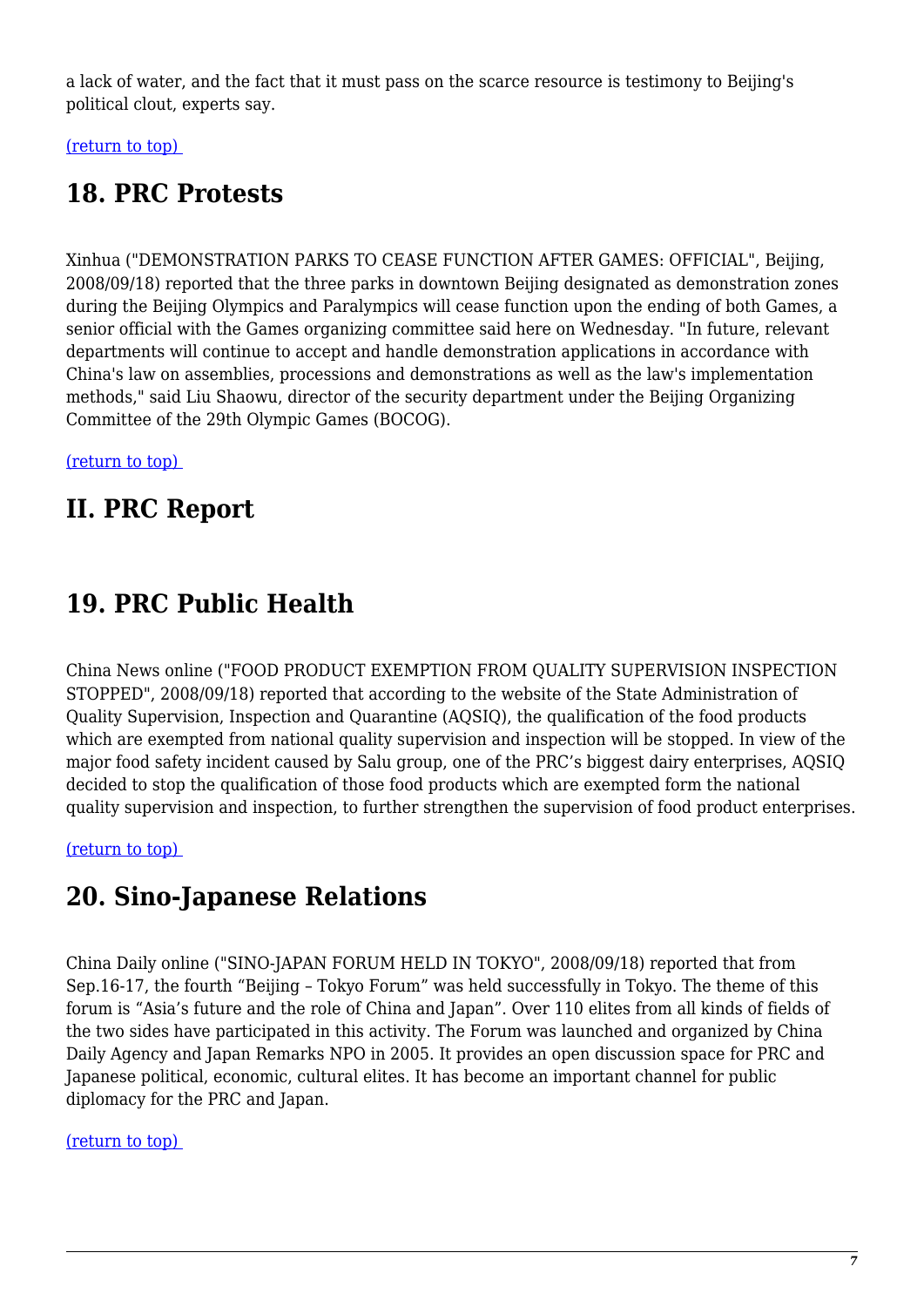# **21. PRC Energy Supply**

Xinhua Net ("LIANG GANGHUA, CHINA STARTS COMPREHENSIVE RESEARCH ON COMBUSTIBLE ICE", Guanghzou, 2008/09/18) reported that according to Guangzhou Marine Geological Survey Bureau of Ministry of Land and Resources, the "Basic Research on Combustible Ice in South Sea" project has been approved by authorities, which means that the comprehensive research of combustible ice is fully carried out in the PRC. The total organic carbon reserve in combustible ice is estimated to be two times that contained in today's known coal, oil, and natural gas reserves. The PRC's soaring energy demand in recent years, coupled with its relatively poor oil and natural gas reserves, have forced the country to accelerate research and development of potential new energy sources.

[\(return to top\)](#page-0-0) 

#### **III. ROK Report**

#### <span id="page-7-0"></span>**22. ROK Intelligence on DPRK**

Chosun Ilbo ("HAVING LET THE KIM JONG-IL INTELLIGENCE OUT RECKLESSLY, NOW WE MUST PICK UP THE PIECES", 2008/09/18) reported that the problem of leaked intelligence on the DPRK goes beyond media reports where high-level officials directly discussed about Kim Jong-il's health as if they were watching the situation by his side. It shows the level of governmental intelligence capability and control of intelligence on the DPRK. Now it doesn't looks like there is basic cooperation among government authorities.

#### <span id="page-7-1"></span>[\(return to top\)](#page-0-0)

#### **23. ROK, US, PRC Cooperation on DPRK**

The Segye Times ("CAREFULLY WATCH THE DPRK SITUATION, BUT DO NOT UNNECESSARILY COMPLICATE IT", 2008/09/18) wrote that Prime Minister Han Seung-soo warned at yesterday's Cabinet council against exposing information or intelligence more than necessary to avoid inciting problems with the DPRK. This is faulty judgment. The fact is that no independent intervention occurred after the internal emergency of the DPRK was disclosed. Hence, we have to support the internal stability and restore order in the DPRK on the basis of U.S. mutual-assistance and cooperation with the PRC. In this case we have developed the 'Concept Plan 5029', into 'Operation Plan 5029' for more effectiveness. However these preparation tasks or foreign policy issues have to be quiet and not disturb the DPRK.

Pressian (Jang Sung-Min, representative of The World and Northeast Asia Peace Forum, "[Column] U.S.–PRC CLOSE COOPERATION OVER THE KIM, JONG-IL SITUATION AND OPERATION PLAN 5029, WHY DID THE U.S. NOT NOTICE KIM, JONG-IL'S APOPLEXY FIRST?", 2008/09/18) wrote that the US was thought to have very good intelligence on the DPRK until the reports of Kim Jong-il's illness. The possibility that the US had been offered the information by the PRC can't be ignored. We need to know that the Korean Peninsula issues, including the DPRK, have been discussed in a more